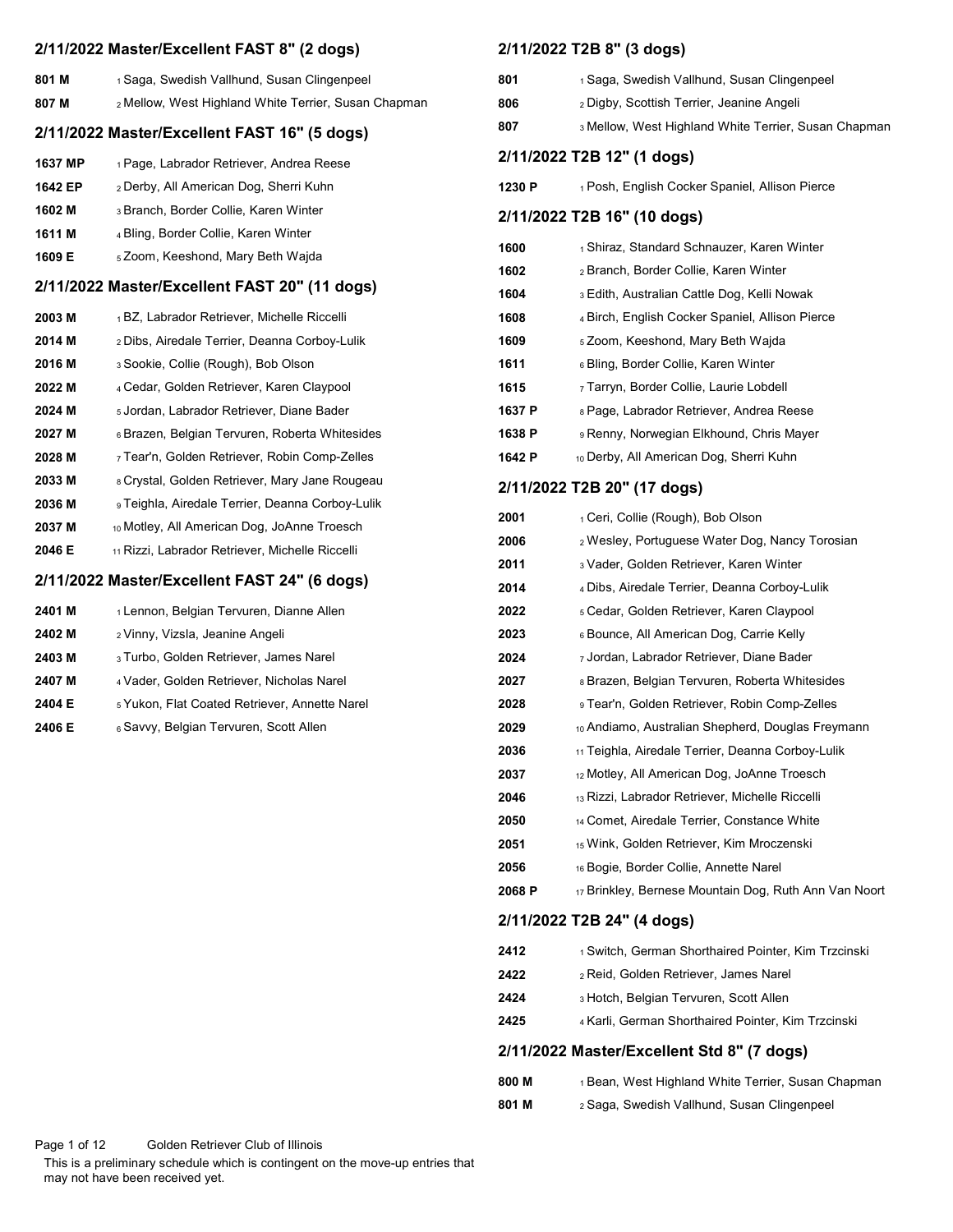|              | 2/11/2022 Master/Excellent Std 8" (cont)                                                                                                               |         | 2/11/2022 Master/Excellent S        |
|--------------|--------------------------------------------------------------------------------------------------------------------------------------------------------|---------|-------------------------------------|
| 803 M        | 3 Picasso, Papillon, Rachel Evers                                                                                                                      | 2037 M  | 18 Motley, All American             |
| 806 M        | 4 Digby, Scottish Terrier, Jeanine Angeli                                                                                                              | 2001 E  | 19 Ceri, Collie (Rough),            |
| 807 M        | 5 Mellow, West Highland White Terrier, Susan Chapman                                                                                                   | 2021 E  | <sub>20</sub> Rhythm, Border Collio |
| 824 MP       | 6 Snickers, Shetland Sheepdog, Irene Meyer                                                                                                             | 2033 E  | 21 Crystal, Golden Retri            |
| 826 MP       | 7 Gromit, Swedish Vallhund, Susan Clingenpeel                                                                                                          | 2036 E  | 22 Teighla, Airedale Ter            |
|              | 2/11/2022 Master/Excellent Std 12" (2 dogs)                                                                                                            | 2068 MP | 23 Brinkley, Bernese Mo             |
| 1203 M       | 1 Aleena, Poodle (Minature), Supavee Janlekha                                                                                                          | 2069 MP | 24 Oak, Golden Retrieve             |
| 1219 MP      | 2 Spur, Schapendoes, Mary Cheney                                                                                                                       | 2071 MP | 25 Sheldon, Golden Ret              |
|              |                                                                                                                                                        | 2075 EP | 26 Gator, Labrador Retri            |
|              | 2/11/2022 Master/Excellent Std 16" (16 dogs)                                                                                                           |         | 2/11/2022 Master/Excellent S        |
| 1600 M       | <sub>1</sub> Shiraz, Standard Schnauzer, Karen Winter                                                                                                  | 2401 M  | 1 Lennon, Belgian Terv              |
| 1602 M       | 2 Branch, Border Collie, Karen Winter                                                                                                                  | 2402 M  | 2 Vinny, Vizsla, Jeanin             |
| 1603 M       | 3 Sinner, Labrador Retriever, Marilyn Paker                                                                                                            | 2403 M  | 3 Turbo, Golden Retrie              |
| 1604 M       | 4 Edith, Australian Cattle Dog, Kelli Nowak                                                                                                            | 2404 M  | 4 Yukon, Flat Coated F              |
| 1606 M       | 5 Myah, All American Dog, Bonnie Rykiel                                                                                                                | 2406 M  | 5 Savvy, Belgian Tervu              |
| 1608 M       | 6 Birch, English Cocker Spaniel, Allison Pierce                                                                                                        | 2407 M  | 6 Vader, Golden Retrie              |
| 1609 M       | 7 Zoom, Keeshond, Mary Beth Wajda                                                                                                                      | 2408 M  | 7 Brew, Golden Retriev              |
| 1615 E       | 8 Tarryn, Border Collie, Laurie Lobdell                                                                                                                | 2412 E  | 8 Switch, German Shor               |
| 1628 MP      | 9 Story, Norwegian Elkhound, Chris Mayer                                                                                                               | 2413 E  | 9 Mystery, Belgian Mali             |
| 1631 MP      | 10 Shelby, Siberian Husky, Theresa Przybylski                                                                                                          |         | 2/11/2022 Master/Excellent S        |
| 1632 MP      | 11 Essie, Border Collie, Pat Szkwarko                                                                                                                  |         |                                     |
| 1633 MP      | 12 Winny, Golden Retriever, Mary Jane Rougeau                                                                                                          | 2501 M  | 1 Vex, Border Collie, R             |
| 1634 MP      | 13 Bismarck, Labrador Retriever, Susan Clingenpeel                                                                                                     |         | 2/11/2022 Premier Std 8" (2 of      |
| 1637 MP      | 14 Page, Labrador Retriever, Andrea Reese                                                                                                              | 801     | 1 Saga, Swedish Vallhi              |
| 1638 MP      | 15 Renny, Norwegian Elkhound, Chris Mayer                                                                                                              | 803     | 2 Picasso, Papillon, Ra             |
| 1642 EP      | 16 Derby, All American Dog, Sherri Kuhn                                                                                                                |         | 2/11/2022 Premier Std 16" (3        |
|              | 2/11/2022 Master/Excellent Std 20" (26 dogs)                                                                                                           | 1604    | <sub>1</sub> Edith, Australian Catt |
| 2000 M       | 1 Devin, Airedale Terrier, Deanna Corboy-Lulik                                                                                                         | 1632 P  | 2 Essie, Border Collie,             |
| 2003 M       | 2 BZ, Labrador Retriever, Michelle Riccelli                                                                                                            | 1637 P  | <sub>3</sub> Page, Labrador Retri   |
| 2004 M       | 3 Sharkey, Border Collie, Mary Lage                                                                                                                    |         |                                     |
| 2006 M       | 4 Wesley, Portuguese Water Dog, Nancy Torosian                                                                                                         |         | 2/11/2022 Premier Std 20" (1        |
| 2009 M       | 5 Peyote, All American Dog, Mary Cheney                                                                                                                | 2004    | 1 Sharkey, Border Colli             |
| 2011 M       | 6 Vader, Golden Retriever, Karen Winter                                                                                                                | 2009    | 2 Peyote, All American              |
| 2012 M       | <sub>7</sub> Traitor, Labrador Retriever, Marilyn Paker                                                                                                | 2013    | 3 Hotsy-totsy, Border C             |
| 2013 M       | 8 Hotsy-totsy, Border Collie, Dana Pike                                                                                                                | 2018    | 4 Tazer, Australian She             |
| 2016 M       | 9 Sookie, Collie (Rough), Bob Olson                                                                                                                    | 2021    | 5 Rhythm, Border Collio             |
| 2018 M       | 10 Tazer, Australian Shepherd, Jessica Buchholz                                                                                                        | 2023    | 6 Bounce, All Americar              |
| 2022 M       | 11 Cedar, Golden Retriever, Karen Claypool                                                                                                             | 2024    | 7 Jordan, Labrador Ret              |
| 2023 M       | 12 Bounce, All American Dog, Carrie Kelly                                                                                                              | 2028    | 8 Tear'n, Golden Retrie             |
| 2024 M       | 13 Jordan, Labrador Retriever, Diane Bader                                                                                                             | 2029    | ∍ Andiamo, Australian               |
| 2027 M       | 14 Brazen, Belgian Tervuren, Roberta Whitesides                                                                                                        | 2050    | 10 Comet, Airedale Terr             |
| 2028 M       | 15 Tear'n, Golden Retriever, Robin Comp-Zelles                                                                                                         | 2051    | 11 Wink, Golden Retriev             |
| 2029 M       | 16 Andiamo, Australian Shepherd, Douglas Freymann                                                                                                      | 2068 P  | 12 Brinkley, Bernese Mo             |
| 2032 M       | 17 Vandal, Dutch Shepherd, Sherry Harding                                                                                                              | 2075 P  | 13 Gator, Labrador Retri            |
| Page 2 of 12 | Golden Retriever Club of Illinois<br>This is a preliminary schedule which is contingent on the move-up entries that<br>may not have been received yet. |         |                                     |

# 2/11/2022 Master/Excellent Std 20" (cont)

| 2037 M  | 18 Motley, All American Dog, JoAnne Troesch           |
|---------|-------------------------------------------------------|
| 2001 E  | 19 Ceri, Collie (Rough), Bob Olson                    |
| 2021 E  | 20 Rhythm, Border Collie, Marilyn Bialas              |
| 2033 E  | 21 Crystal, Golden Retriever, Mary Jane Rougeau       |
| 2036 E  | 22 Teighla, Airedale Terrier, Deanna Corboy-Lulik     |
| 2068 MP | 23 Brinkley, Bernese Mountain Dog, Ruth Ann Van Noort |
| 2069 MP | 24 Oak, Golden Retriever, Karen Claypool              |
| 2071 MP | 25 Sheldon, Golden Retriever, Mary Beth Wajda         |
| 2075 EP | 26 Gator, Labrador Retriever, Rachel Evers            |
|         | 2/11/2022 Master/Excellent Std 24" (9 dogs)           |
| 2401 M  | 1 Lennon, Belgian Tervuren, Dianne Allen              |
| 2402 M  | 2 Vinny, Vizsla, Jeanine Angeli                       |
| 2403 M  | 3 Turbo, Golden Retriever, James Narel                |
| 2404 M  | 4 Yukon, Flat Coated Retriever, Annette Narel         |
| 2406 M  | 5 Savvy, Belgian Tervuren, Scott Allen                |
| 2407 M  | 6 Vader, Golden Retriever, Nicholas Narel             |
| 2408 M  | 7 Brew, Golden Retriever, Lynn McMaster               |
| 2412 E  | 8 Switch, German Shorthaired Pointer, Kim Trzcinski   |
| 2413 E  | و Mystery, Belgian Malinois, Dina Ledger              |
|         | 2/11/2022 Master/Excellent Std 24" (1 dogs)           |
| 2501 M  | 1 Vex, Border Collie, Rachel Evers                    |
|         | 2/11/2022 Premier Std 8" (2 dogs)                     |
| 801     | 1 Saga, Swedish Vallhund, Susan Clingenpeel           |
| 803     | 2 Picasso, Papillon, Rachel Evers                     |
|         | 2/11/2022 Premier Std 16" (3 dogs)                    |
| 1604    | 1 Edith, Australian Cattle Dog, Kelli Nowak           |
| 1632 P  | 2 Essie, Border Collie, Pat Szkwarko                  |
| 1637 P  | 3 Page, Labrador Retriever, Andrea Reese              |
|         | 2/11/2022 Premier Std 20" (13 dogs)                   |
| 2004    | <sub>1</sub> Sharkey, Border Collie, Mary Lage        |
| 2009    | <sub>2</sub> Peyote, All American Dog, Mary Cheney    |
| 2013    | 3 Hotsy-totsy, Border Collie, Dana Pike               |
| 2018    | 4 Tazer, Australian Shepherd, Jessica Buchholz        |
| 2021    | 5 Rhythm, Border Collie, Marilyn Bialas               |
| 2023    | 6 Bounce, All American Dog, Carrie Kelly              |
| 2024    | 7 Jordan, Labrador Retriever, Diane Bader             |
| 2028    | 8 Tear'n, Golden Retriever, Robin Comp-Zelles         |
| 2029    | 9 Andiamo, Australian Shepherd, Douglas Freymann      |
| 2050    | 10 Comet, Airedale Terrier, Constance White           |
| 2051    |                                                       |
|         | 11 Wink, Golden Retriever, Kim Mroczenski             |
| 2068 P  | 12 Brinkley, Bernese Mountain Dog, Ruth Ann Van Noort |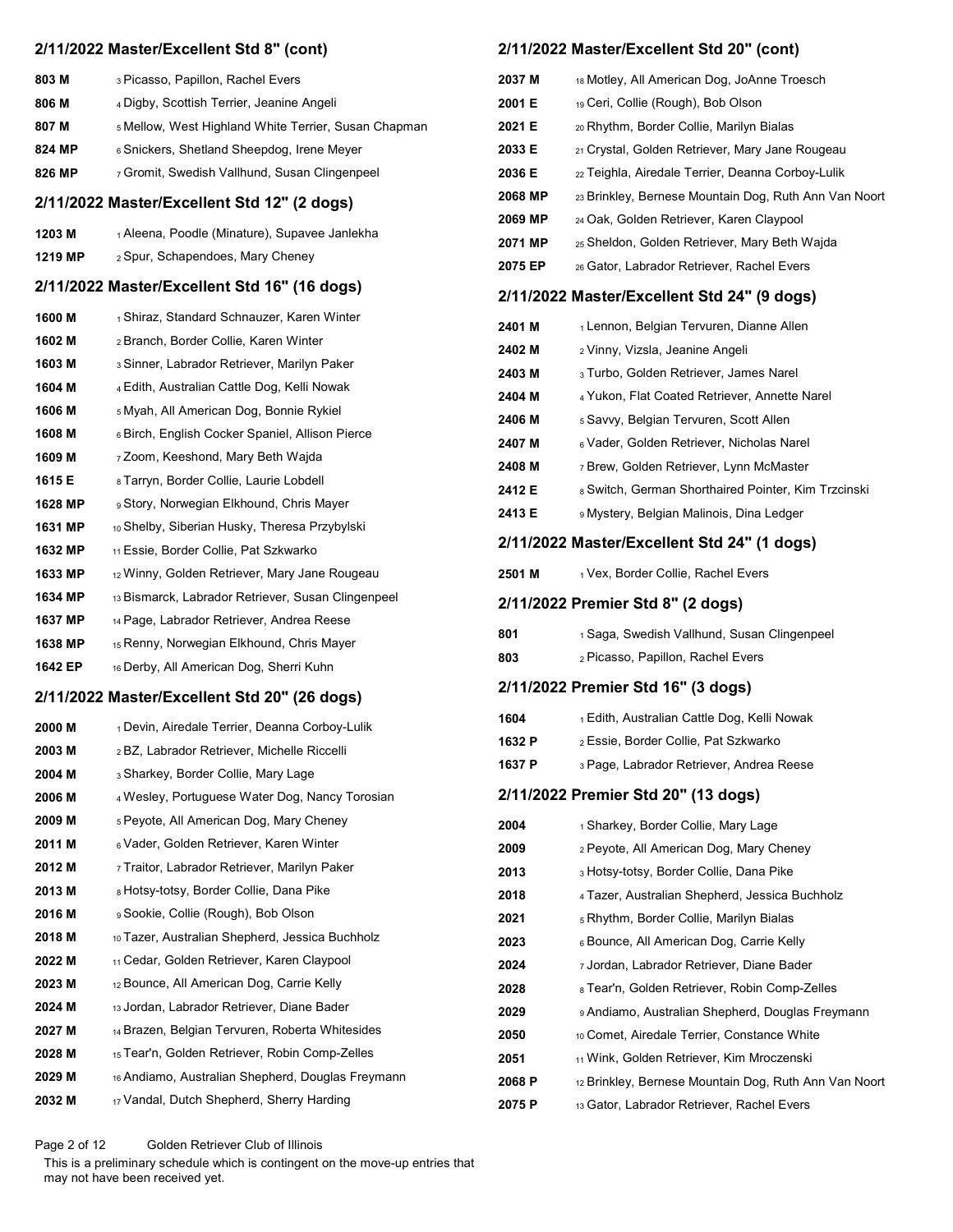|         | 2/11/2022 Premier Std 24" (1 dogs)                   |         | 2/11/2022 Master/Excellent JWW 20" (cont)             |
|---------|------------------------------------------------------|---------|-------------------------------------------------------|
| 2402    | 1 Vinny, Vizsla, Jeanine Angeli                      | 2022 M  | 11 Cedar, Golden Retriever, Karen Claypool            |
|         | 2/11/2022 Premier Std 24" (1 dogs)                   | 2023 M  | 12 Bounce, All American Dog, Carrie Kelly             |
|         |                                                      | 2024 M  | 13 Jordan, Labrador Retriever, Diane Bader            |
| 2501    | 1 Vex, Border Collie, Rachel Evers                   | 2027 M  | 14 Brazen, Belgian Tervuren, Roberta Whitesides       |
|         | 2/11/2022 Master/Excellent JWW 8" (7 dogs)           | 2028 M  | 15 Tear'n, Golden Retriever, Robin Comp-Zelles        |
| 800 M   | 1 Bean, West Highland White Terrier, Susan Chapman   | 2029 M  | 16 Andiamo, Australian Shepherd, Douglas Freymann     |
| 801 M   | 2 Saga, Swedish Vallhund, Susan Clingenpeel          | 2033 M  | 17 Crystal, Golden Retriever, Mary Jane Rougeau       |
| 803 M   | 3 Picasso, Papillon, Rachel Evers                    | 2036 M  | 18 Teighla, Airedale Terrier, Deanna Corboy-Lulik     |
| 806 M   | 4 Digby, Scottish Terrier, Jeanine Angeli            | 2021 E  | 19 Rhythm, Border Collie, Marilyn Bialas              |
| 807 E   | 5 Mellow, West Highland White Terrier, Susan Chapman | 2032 E  | 20 Vandal, Dutch Shepherd, Sherry Harding             |
| 824 MP  | 6 Snickers, Shetland Sheepdog, Irene Meyer           | 2037 E  | 21 Motley, All American Dog, JoAnne Troesch           |
| 826 MP  | 7 Gromit, Swedish Vallhund, Susan Clingenpeel        | 2068 MP | 22 Brinkley, Bernese Mountain Dog, Ruth Ann Van Noort |
|         |                                                      | 2069 MP | 23 Oak, Golden Retriever, Karen Claypool              |
|         | 2/11/2022 Master/Excellent JWW 12" (2 dogs)          | 2071 MP | 24 Sheldon, Golden Retriever, Mary Beth Wajda         |
| 1203 M  | 1 Aleena, Poodle (Minature), Supavee Janlekha        | 2075 EP | 25 Gator, Labrador Retriever, Rachel Evers            |
| 1219 MP | 2 Spur, Schapendoes, Mary Cheney                     |         | 2/11/2022 Master/Excellent JWW 24" (7 dogs)           |
|         | 2/11/2022 Master/Excellent JWW 16" (16 dogs)         | 2401 M  | 1 Lennon, Belgian Tervuren, Dianne Allen              |
| 1600 M  | 1 Shiraz, Standard Schnauzer, Karen Winter           | 2402 M  | 2 Vinny, Vizsla, Jeanine Angeli                       |
| 1602 M  | 2 Branch, Border Collie, Karen Winter                | 2403 M  | 3 Turbo, Golden Retriever, James Narel                |
| 1603 M  | 3 Sinner, Labrador Retriever, Marilyn Paker          | 2404 M  | 4 Yukon, Flat Coated Retriever, Annette Narel         |
| 1604 M  | 4 Edith, Australian Cattle Dog, Kelli Nowak          | 2406 M  | 5 Savvy, Belgian Tervuren, Scott Allen                |
| 1606 M  | 5 Myah, All American Dog, Bonnie Rykiel              | 2407 M  | 6 Vader, Golden Retriever, Nicholas Narel             |
| 1608 M  | 6 Birch, English Cocker Spaniel, Allison Pierce      | 2408 M  |                                                       |
| 1609 M  | 7 Zoom, Keeshond, Mary Beth Wajda                    |         | 7 Brew, Golden Retriever, Lynn McMaster               |
| 1615 E  | 8 Tarryn, Border Collie, Laurie Lobdell              |         | 2/11/2022 Master/Excellent JWW 24" (1 dogs)           |
| 1631 MP | 9 Shelby, Siberian Husky, Theresa Przybylski         | 2501 M  | 1 Vex, Border Collie, Rachel Evers                    |
| 1632 MP | 10 Essie, Border Collie, Pat Szkwarko                |         | 2/11/2022 Premier JWW 8" (2 dogs)                     |
| 1633 MP | 11 Winny, Golden Retriever, Mary Jane Rougeau        |         |                                                       |
| 1634 MP | 12 Bismarck, Labrador Retriever, Susan Clingenpeel   | 801     | 1 Saga, Swedish Vallhund, Susan Clingenpeel           |
| 1636 MP | 13 Parteigh, Airedale Terrier, Deanna Corboy-Lulik   | 803     | 2 Picasso, Papillon, Rachel Evers                     |
| 1637 MP | 14 Page, Labrador Retriever, Andrea Reese            |         | 2/11/2022 Premier JWW 16" (3 dogs)                    |
| 1638 MP | 15 Renny, Norwegian Elkhound, Chris Mayer            | 1604    | 1 Edith, Australian Cattle Dog, Kelli Nowak           |
| 1642 EP | 16 Derby, All American Dog, Sherri Kuhn              | 1632 P  | 2 Essie, Border Collie, Pat Szkwarko                  |
|         |                                                      | 1637 P  | 3 Page, Labrador Retriever, Andrea Reese              |
|         | 2/11/2022 Master/Excellent JWW 20" (25 dogs)         |         | 2/11/2022 Premier JWW 20" (11 dogs)                   |
| 2000 M  | 1 Devin, Airedale Terrier, Deanna Corboy-Lulik       |         |                                                       |
| 2001 M  | 2 Ceri, Collie (Rough), Bob Olson                    | 2009    | 1 Peyote, All American Dog, Mary Cheney               |
| 2004 M  | 3 Sharkey, Border Collie, Mary Lage                  | 2013    | 2 Hotsy-totsy, Border Collie, Dana Pike               |
| 2006 M  | 4 Wesley, Portuguese Water Dog, Nancy Torosian       | 2018    | 3 Tazer, Australian Shepherd, Jessica Buchholz        |
| 2009 M  | 5 Peyote, All American Dog, Mary Cheney              | 2022    | 4 Cedar, Golden Retriever, Karen Claypool             |
| 2011 M  | 6 Vader, Golden Retriever, Karen Winter              | 2023    | <sub>5</sub> Bounce, All American Dog, Carrie Kelly   |
| 2012 M  | 7 Traitor, Labrador Retriever, Marilyn Paker         | 2024    | 6 Jordan, Labrador Retriever, Diane Bader             |
| 2013 M  | 8 Hotsy-totsy, Border Collie, Dana Pike              | 2028    | 7 Tear'n, Golden Retriever, Robin Comp-Zelles         |
| 2016 M  | 9 Sookie, Collie (Rough), Bob Olson                  | 2029    | 8 Andiamo, Australian Shepherd, Douglas Freymann      |
| 2018 M  | 10 Tazer, Australian Shepherd, Jessica Buchholz      | 2050    | 9 Comet, Airedale Terrier, Constance White            |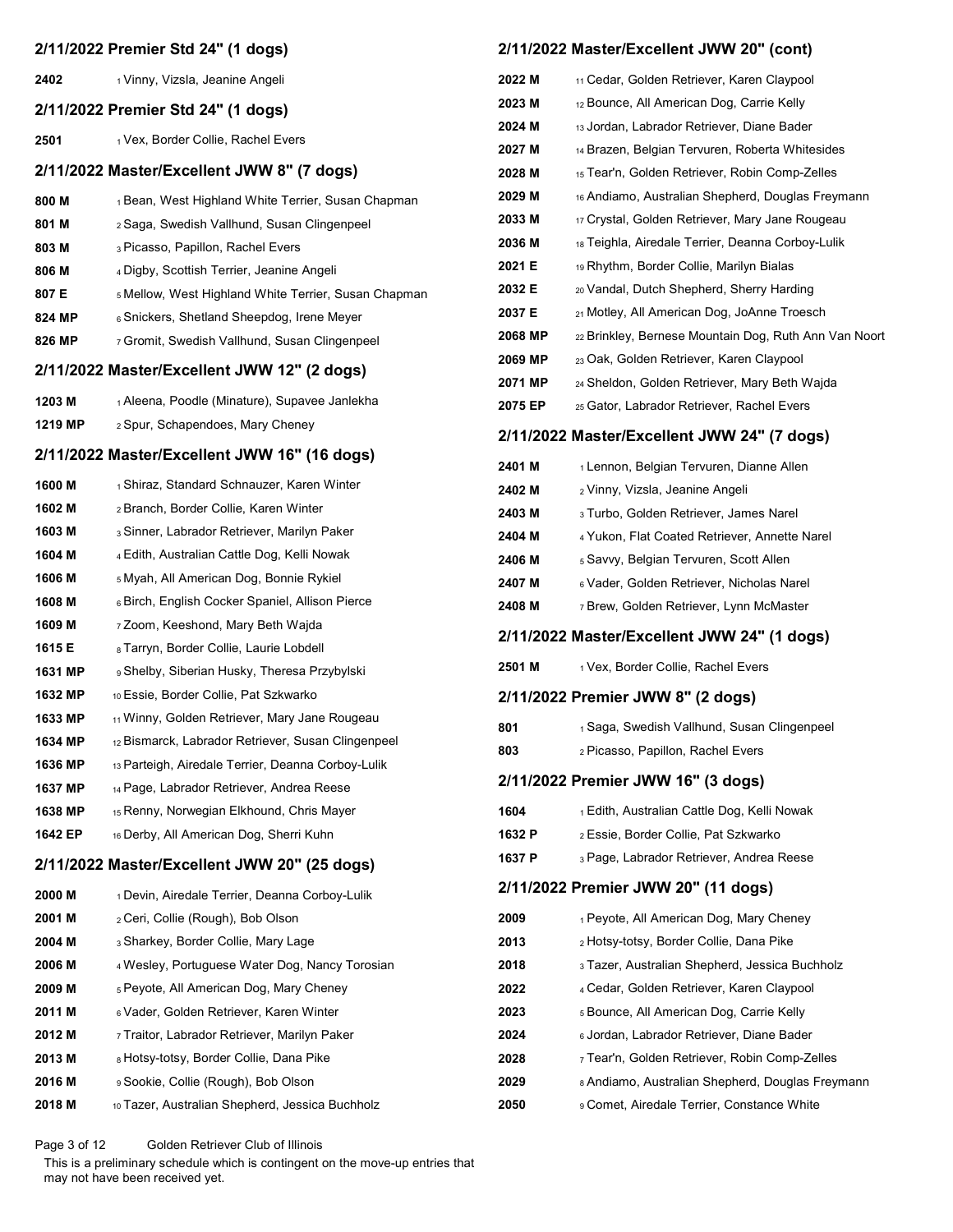## 2/11/2022 Premier JWW 20" (cont)

- 2051 10 Wink, Golden Retriever, Kim Mroczenski
- 2075 P 11 Gator, Labrador Retriever, Rachel Evers

# 2/11/2022 Premier JWW 24" (1 dogs)

2402 1 Vinny, Vizsla, Jeanine Angeli

## 2/11/2022 Premier JWW 24" (1 dogs)

2501 1 Vex, Border Collie, Rachel Evers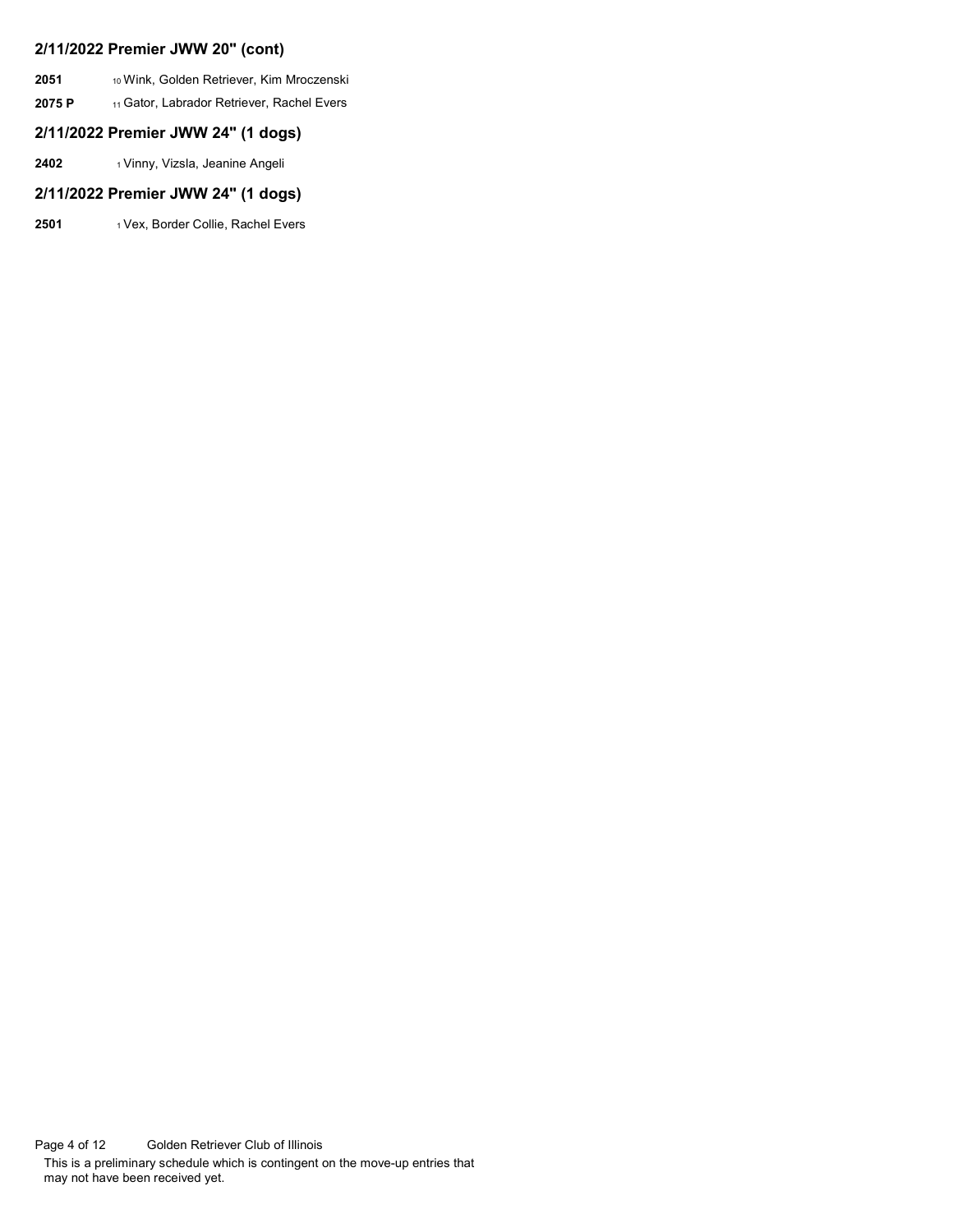Page 5 of 12 Golden Retriever Club of Illinois<br>This is a preliminary schedule which is contingent on the move-up entries that<br>may not have been received yet. This is a preliminary schedule which is contingent on the move-up entries that may not have been received yet.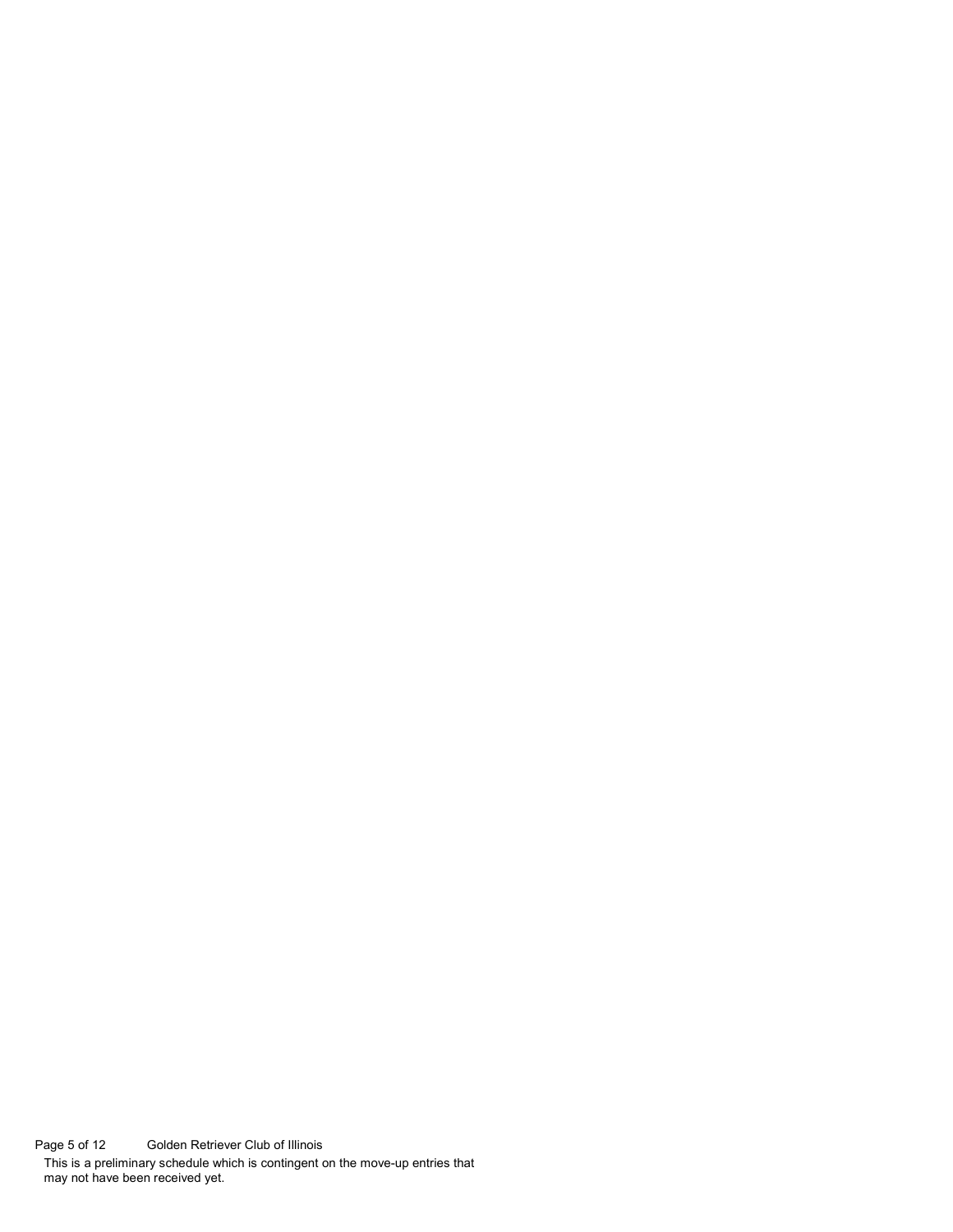### 2/12/2022 Master/Excellent FAST 16" (7 dogs)

| <sub>1</sub> Frisco, Golden Retriever, Ninette Sandefur<br>1629 MP<br>4 Wink, Golden Retriever, Kim Mroczenski<br>2051 B<br>2 Page, Labrador Retriever, Andrea Reese<br>1637 MP<br>5 Missy, Boxer, Lynn McMaster<br>2054 B<br>3 Derby, All American Dog, Sherri Kuhn<br>1642 EP<br>2/12/2022 Novice FAST 24" (3 dogs)<br>1602 M<br>4 Branch, Border Collie, Karen Winter<br>1 Marshall, Belgian Tervuren, Barbara Turek<br>2418 B<br>1611 M<br>5 Bling, Border Collie, Karen Winter<br>2 Hiccup, Belgian Sheepdog, Scott Allen<br>2423 B<br>1601 E<br>6 Octane, Italian Greyhound, Borys Jarymowycz<br>3 Karli, German Shorthaired Pointer, Kim Trzcinski<br>2425 B<br>1609 E<br>7 Zoom, Keeshond, Mary Beth Wajda |  |  |
|--------------------------------------------------------------------------------------------------------------------------------------------------------------------------------------------------------------------------------------------------------------------------------------------------------------------------------------------------------------------------------------------------------------------------------------------------------------------------------------------------------------------------------------------------------------------------------------------------------------------------------------------------------------------------------------------------------------------|--|--|
|                                                                                                                                                                                                                                                                                                                                                                                                                                                                                                                                                                                                                                                                                                                    |  |  |
|                                                                                                                                                                                                                                                                                                                                                                                                                                                                                                                                                                                                                                                                                                                    |  |  |
|                                                                                                                                                                                                                                                                                                                                                                                                                                                                                                                                                                                                                                                                                                                    |  |  |
|                                                                                                                                                                                                                                                                                                                                                                                                                                                                                                                                                                                                                                                                                                                    |  |  |
|                                                                                                                                                                                                                                                                                                                                                                                                                                                                                                                                                                                                                                                                                                                    |  |  |
|                                                                                                                                                                                                                                                                                                                                                                                                                                                                                                                                                                                                                                                                                                                    |  |  |
|                                                                                                                                                                                                                                                                                                                                                                                                                                                                                                                                                                                                                                                                                                                    |  |  |

2/12/2022 Novice FAST 20" (cont)

## 2/12/2022 Master/Excellent FAST 20" (15 dogs)

| 2002 M | <sub>1</sub> Frankie, Old English Sheepdog, Amanda Petrowich |
|--------|--------------------------------------------------------------|
| 2003 M | 2 BZ, Labrador Retriever, Michelle Riccelli                  |
| 2014 M | 3 Dibs, Airedale Terrier, Deanna Corboy-Lulik                |
| 2016 M | 4 Sookie, Collie (Rough), Bob Olson                          |
| 2018 M | 5 Tazer, Australian Shepherd, Jessica Buchholz               |
| 2021 M | 6 Rhythm, Border Collie, Marilyn Bialas                      |
| 2022 M | <sub>7</sub> Cedar, Golden Retriever, Karen Claypool         |
| 2023 M | 8 Bounce, All American Dog, Carrie Kelly                     |
| 2027 M | 9 Brazen, Belgian Tervuren, Roberta Whitesides               |
| 2028 M | 10 Tear'n, Golden Retriever, Robin Comp-Zelles               |
| 2033 M | <sub>11</sub> Crystal, Golden Retriever, Mary Jane Rougeau   |
| 2034 M | 12 Vivid, Belgian Malinois, Susan Johnson                    |
| 2036 M | 13 Teighla, Airedale Terrier, Deanna Corboy-Lulik            |
| 2037 M | 14 Motley, All American Dog, JoAnne Troesch                  |

2046 E <sup>15</sup> Rizzi, Labrador Retriever, Michelle Riccelli

### 2/12/2022 Master/Excellent FAST 24" (6 dogs)

- 2401 M 1 Lennon, Belgian Tervuren, Dianne Allen
- 2403 M 2 Turbo, Golden Retriever, James Narel
- 2407 M 3 Vader, Golden Retriever, Nicholas Narel
- 2404 E 4 Yukon, Flat Coated Retriever, Annette Narel
- 2406 E 5 Savvy, Belgian Tervuren, Scott Allen
- 2408 E 6 Brew, Golden Retriever, Lynn McMaster

#### 2/12/2022 Open FAST 8" (1 dogs)

828 P 1 Piper, Pomeranian, Katie Scherdin

### 2/12/2022 Open FAST 20" (2 dogs)

- 2052 1 Nutmeg, Border Collie, Laurie Lobdell
- 2056 <sup>2</sup> Bogie, Border Collie, Annette Narel

### 2/12/2022 Open FAST 24" (2 dogs)

- 2412 1 Switch, German Shorthaired Pointer, Kim Trzcinski
- 2422 2 Reid, Golden Retriever, James Narel

### 2/12/2022 Novice FAST 20" (5 dogs)

- 2083 P 1 Ivan, Belgian Sheepdog, Angela Walsh
- 2084 P 2 Chief, Hovawart, Kim Currier
- 2050 B <sup>3</sup> Comet, Airedale Terrier, Constance White

2012 Compare The Savy, Belgian Tervuren, Scott Allen<br>
2406 E sSavy, Belgian Tervuren, Scott Allen<br>
2/12/2022 Open FAST 8" (1 dogs)<br>
828 P iPiper, Pomeranian, Katie Scherdin<br>
2/12/2022 Open FAST 20" (2 dogs)<br>
2052 iNutring This is a preliminary schedule which is contingent on the move-up entries that may not have been received yet.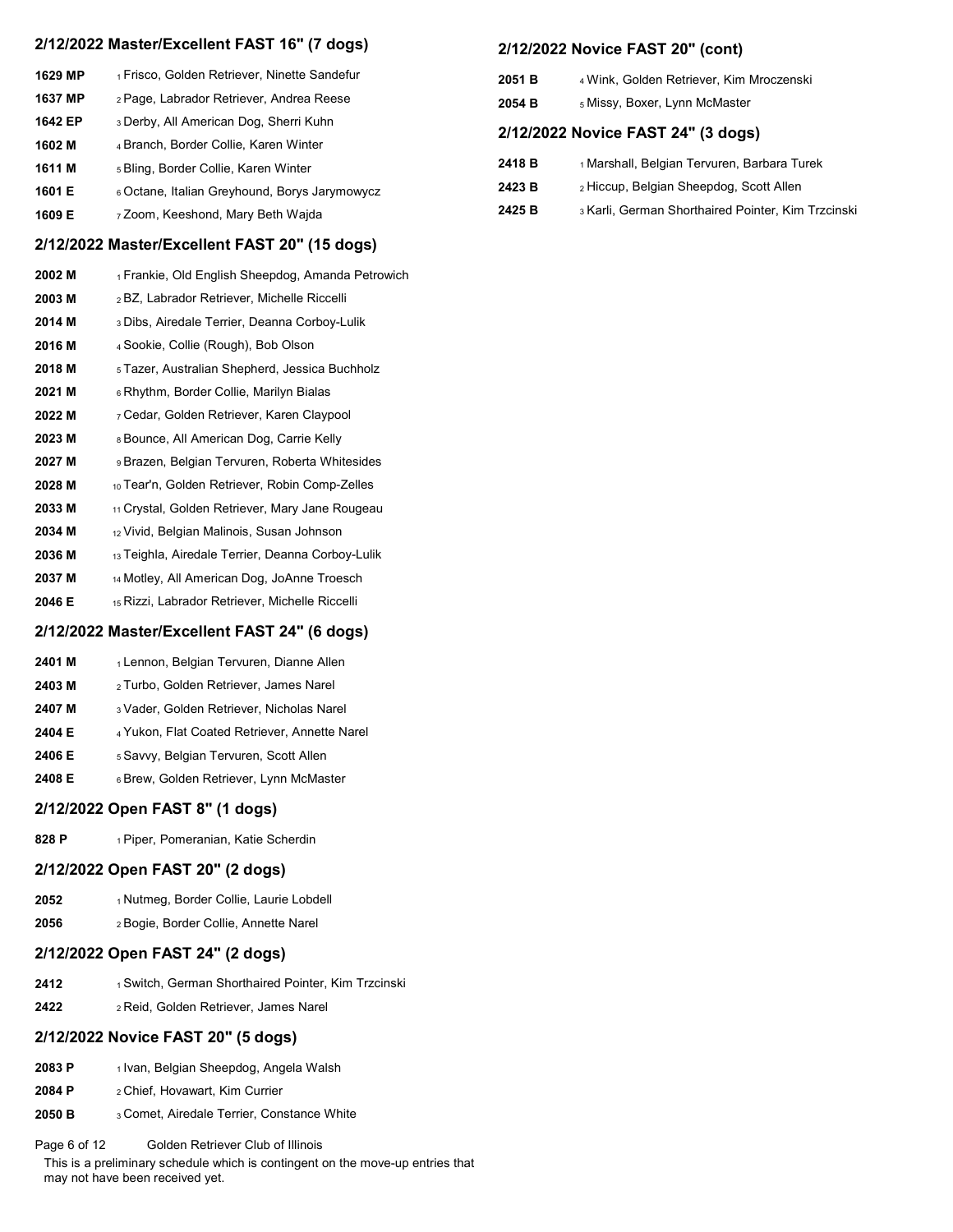# 2/12/2022 Master/Excellent Std 8" (4 dogs) 804 M 1 Sizzle, Papillon, Jennifer Graves 823 MP 2 Herbie, Beagle, Phil Nuger 827 MP 3 Tate, Italian Greyhound, Jennifer Graves 828 EP 4 Piper, Pomeranian, Katie Scherdin 2/12/2022 Master/Excellent Std 12" (3 dogs) 1200 M 1 Brio, Poodle (Minature), Faye Roche 1201 M 2 Jordan, Italian Greyhound, Jennifer Graves 1219 MP 3 Spur, Schapendoes, Mary Cheney 2/12/2022 Master/Excellent Std 16" (14 dogs) 1600 M 1 Shiraz, Standard Schnauzer, Karen Winter 1602 M 2 Branch, Border Collie, Karen Winter 1603 M 3 Sinner, Labrador Retriever, Marilyn Paker 1604 M 4 Edith, Australian Cattle Dog, Kelli Nowak 1606 M 5 Myah, All American Dog, Bonnie Rykiel 1607 M 6 Giauque, Shetland Sheepdog, Ellen Miller 1608 M 7 Birch, English Cocker Spaniel, Allison Pierce 1609 M 8 Zoom, Keeshond, Mary Beth Wajda 1601 E 9 Octane, Italian Greyhound, Borys Jarymowycz 1629 MP 10 Frisco, Golden Retriever, Ninette Sandefur 1631 MP 11 Shelby, Siberian Husky, Theresa Przybylski 1633 MP 12 Winny, Golden Retriever, Mary Jane Rougeau 1637 MP 13 Page, Labrador Retriever, Andrea Reese 1642 EP 14 Derby, All American Dog, Sherri Kuhn 2/12/2022 Master/Excellent Std 20" (26 dogs) 2000 M 1 Devin, Airedale Terrier, Deanna Corboy-Lulik 2003 M <sup>2</sup> BZ, Labrador Retriever, Michelle Riccelli 2008 M <sub>3</sub> Max, Labrador Retriever, Elaine Nickels 2009 M 4 Peyote, All American Dog, Mary Cheney 2011 M 5 Vader, Golden Retriever, Karen Winter  $2012$  M  $6$  Traitor, Labrador Retriever, Marilyn Paker 2013 M 7 Hotsy-totsy, Border Collie, Dana Pike 2016 M 8 Sookie, Collie (Rough), Bob Olson 2018 M 9 Tazer, Australian Shepherd, Jessica Buchholz 2022 M 10 Cedar, Golden Retriever, Karen Claypool 2023 M 11 Bounce, All American Dog, Carrie Kelly 2028 M 12 Tear'n, Golden Retriever, Robin Comp-Zelles 2032 M 13 Vandal, Dutch Shepherd, Sherry Harding 2034 M 14 Vivid, Belgian Malinois, Susan Johnson 2037 M 15 Motley, All American Dog, JoAnne Troesch 2001 E 16 Ceri, Collie (Rough), Bob Olson 2002 E 17 Frankie, Old English Sheepdog, Amanda Petrowich **2021 E** 18 Rhythm, Border Collie, Marilyn Bialas<br> **828 P** 2009 M<br>
2011 M a Feyote, All American Dog, Mary Cheney<br>
2011 M s<sup>V</sup>ader, Golden Retriever, Karen Winter<br>
2012 M s<sup>Traditor, Lebrador Retriever, Karen Winter<br>
2012 M a Traditor, Lebrador Retriever, Maring Taker<br>
2013 M sSo</sup>

# 2033 E 19 Crystal, Golden Retriever, Mary Jane Rougeau

This is a preliminary schedule which is contingent on the move-up entries that may not have been received yet.

### 2/12/2022 Master/Excellent Std 20" (cont)

| 2036 E  | 20 Teighla, Airedale Terrier, Deanna Corboy-Lulik      |
|---------|--------------------------------------------------------|
| 2041 E  | 21 Sadie, German Wirehaired Pointer, Therese Napoli    |
| 2043 E  | <sub>22</sub> Tux, Portuguese Water Dog, Debra Walczak |
| 2044 E  | 23 Schemer, Belgian Malinois, Anne Riba                |
| 2051 E  | 24 Wink, Golden Retriever, Kim Mroczenski              |
| 2069 MP | 25 Oak, Golden Retriever, Karen Claypool               |
| 2071 MP | 26 Sheldon, Golden Retriever, Mary Beth Wajda          |
|         | 2/12/2022 Master/Excellent Std 24" (8 dogs)            |
| 2401 M  | 1 Lennon, Belgian Tervuren, Dianne Allen               |
| 2403 M  | 2 Turbo, Golden Retriever, James Narel                 |
| 2404 M  | 3 Yukon, Flat Coated Retriever, Annette Narel          |
| 2406 M  | 4 Savvy, Belgian Tervuren, Scott Allen                 |
| 2407 M  | 5 Vader, Golden Retriever, Nicholas Narel              |
| 2408 M  | 6 Brew, Golden Retriever, Lynn McMaster                |
| 2412 E  | 7 Switch, German Shorthaired Pointer, Kim Trzcinski    |
| 2413 E  | 8 Mystery, Belgian Malinois, Dina Ledger               |
|         | 2/12/2022 Open Std 20" (5 dogs)                        |
| 2014    | 1 Dibs, Airedale Terrier, Deanna Corboy-Lulik          |
| 2046    | 2 Rizzi, Labrador Retriever, Michelle Riccelli         |
| 2053    | 3 Sophie, Golden Retriever, Christopher Jarman         |
| 2054    | 4 Missy, Boxer, Lynn McMaster                          |
| 2056    | 5 Bogie, Border Collie, Annette Narel                  |
|         | 2/12/2022 Open Std 24" (2 dogs)                        |
| 2417    | 1 Flic, Belgian Sheepdog, Susan Spinhirne              |
| 2422    | 2 Reid, Golden Retriever, James Narel                  |
|         | 2/12/2022 Novice Std 12" (1 dogs)                      |
| 1230 P  | 1 Posh, English Cocker Spaniel, Allison Pierce         |
|         | 2/12/2022 Novice Std 20" (5 dogs)                      |
| 2050 B  | 1 Comet, Airedale Terrier, Constance White             |
| 2052 B  | 2 Nutmeg, Border Collie, Laurie Lobdell                |
| 2061 B  | 3 Samson, Border Collie, Sara Taylor                   |
| 2082 P  | 4 Lainie, English Setter, Kathy Osmus                  |
| 2084 P  | 5 Chief, Hovawart, Kim Currier                         |
|         | 2/12/2022 Novice Std 24" (3 dogs)                      |
| 2418 B  | 1 Marshall, Belgian Tervuren, Barbara Turek            |
| 2423 B  | 2 Hiccup, Belgian Sheepdog, Scott Allen                |
| 2425 B  | 3 Karli, German Shorthaired Pointer, Kim Trzcinski     |
|         | 2/12/2022 T2B 8" (2 dogs)                              |
| 827 P   | 1 Tate, Italian Greyhound, Jennifer Graves             |
|         |                                                        |

2 Piper, Pomeranian, Katie Scherdin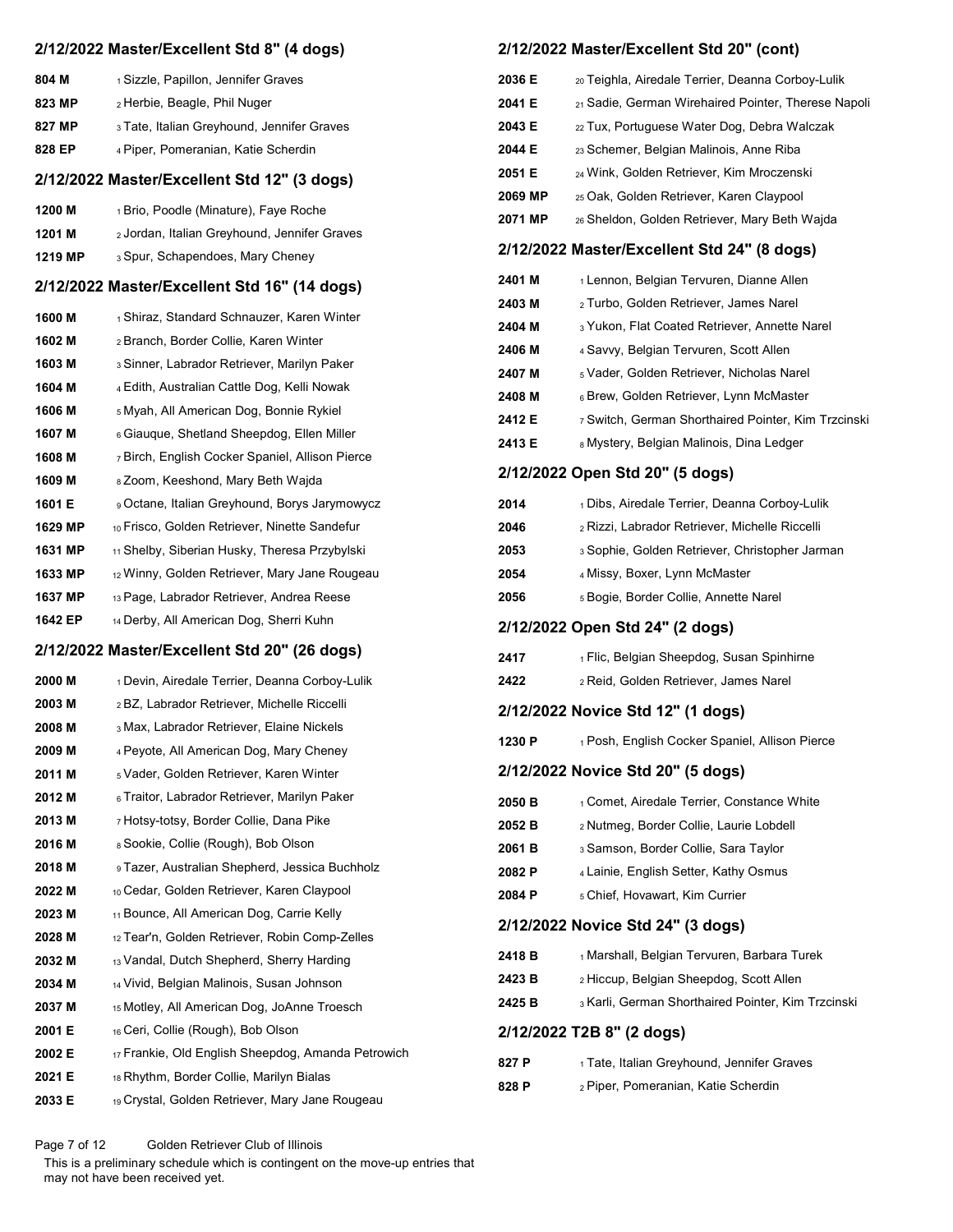# 2/12/2022 T2B 12" (1 dogs)

1201 10rdan, Italian Greyhound, Jennifer Graves

# 2/12/2022 T2B 16" (9 dogs)

| 1600   | 1 Shiraz, Standard Schnauzer, Karen Winter      | 14. I J IVIF | 3 OPUL, OUID         |
|--------|-------------------------------------------------|--------------|----------------------|
| 1601   | 2 Octane, Italian Greyhound, Borys Jarymowycz   |              | 2/12/2022 Master/Exo |
|        |                                                 |              |                      |
| 1602   | 3 Branch, Border Collie, Karen Winter           | 1600 M       | 1 Shiraz, Sta        |
| 1604   | 4 Edith, Australian Cattle Dog, Kelli Nowak     | 1601 M       | 2 Octane, Ita        |
| 1608   | 5 Birch, English Cocker Spaniel, Allison Pierce | 1602 M       | 3 Branch, Bo         |
| 1609   | 6 Zoom, Keeshond, Mary Beth Wajda               | 1603 M       | 4 Sinner, Lab        |
| 1611   | 7 Bling, Border Collie, Karen Winter            | 1604 M       | 5 Edith, Aust        |
| 1637 P | 8 Page, Labrador Retriever, Andrea Reese        | 1606 M       | 6 Myah, All A        |
| 1642 P | 9 Derby, All American Dog, Sherri Kuhn          | 1607 M       | 7 Giaugue, S         |

## 2/12/2022 T2B 20" (20 dogs)

| 2001         | 1 Ceri, Collie (Rough), Bob Olson                                                                                                                      | 1629 MP | <sub>10</sub> Frisco, Golden Re |
|--------------|--------------------------------------------------------------------------------------------------------------------------------------------------------|---------|---------------------------------|
| 2002         | 2 Frankie, Old English Sheepdog, Amanda Petrowich                                                                                                      | 1631 MP | 11 Shelby, Siberian I           |
| 2011         | <sub>3</sub> Vader, Golden Retriever, Karen Winter                                                                                                     | 1633 MP | 12 Winny, Golden Re             |
| 2014         | 4 Dibs, Airedale Terrier, Deanna Corboy-Lulik                                                                                                          | 1636 MP | 13 Parteigh, Airedale           |
| 2018         | 5 Tazer, Australian Shepherd, Jessica Buchholz                                                                                                         | 1637 MP | 14 Page, Labrador R             |
| 2022         | 6 Cedar, Golden Retriever, Karen Claypool                                                                                                              |         | 15 Derby, All America           |
| 2023         | <sub>7</sub> Bounce, All American Dog, Carrie Kelly                                                                                                    | 1642 EP |                                 |
| 2028         | 8 Tear'n, Golden Retriever, Robin Comp-Zelles                                                                                                          |         | 2/12/2022 Master/Exceller       |
| 2032         | 9 Vandal, Dutch Shepherd, Sherry Harding                                                                                                               | 2000 M  | 1 Devin, Airedale Te            |
| 2034         | 10 Vivid, Belgian Malinois, Susan Johnson                                                                                                              | 2001 M  | 2 Ceri, Collie (Roug            |
| 2036         | 11 Teighla, Airedale Terrier, Deanna Corboy-Lulik                                                                                                      | 2008 M  | з Мах, Labrador Re              |
| 2037         | 12 Motley, All American Dog, JoAnne Troesch                                                                                                            | 2009 M  | 4 Peyote, All Amerio            |
| 2041         | 13 Sadie, German Wirehaired Pointer, Therese Napoli                                                                                                    | 2011 M  | 5 Vader, Golden Re              |
| 2044         | 14 Schemer, Belgian Malinois, Anne Riba                                                                                                                | 2012 M  | 6 Traitor, Labrador I           |
| 2046         | 15 Rizzi, Labrador Retriever, Michelle Riccelli                                                                                                        | 2013 M  | 7 Hotsy-totsy, Bord             |
| 2050         | 16 Comet, Airedale Terrier, Constance White                                                                                                            | 2016 M  | 8 Sookie, Collie (Ro            |
| 2051         | 17 Wink, Golden Retriever, Kim Mroczenski                                                                                                              | 2018 M  | 9 Tazer, Australian             |
| 2056         | 18 Bogie, Border Collie, Annette Narel                                                                                                                 | 2022 M  | 10 Cedar, Golden Re             |
| 2071 P       | 19 Sheldon, Golden Retriever, Mary Beth Wajda                                                                                                          | 2023 M  | 11 Bounce, All Ameri            |
| 2083 P       | 20 Ivan, Belgian Sheepdog, Angela Walsh                                                                                                                | 2028 M  | 12 Tear'n, Golden Re            |
|              | 2/12/2022 T2B 24" (5 dogs)                                                                                                                             | 2033 M  | 13 Crystal, Golden R            |
|              |                                                                                                                                                        | 2034 M  | 14 Vivid, Belgian Mal           |
| 2400         | 1 Pongo, All American Dog, Phil Nuger                                                                                                                  | 2036 M  | 15 Teighla, Airedale            |
| 2412         | 2 Switch, German Shorthaired Pointer, Kim Trzcinski                                                                                                    | 2002 E  | 16 Frankie, Old Engli           |
| 2422         | 3 Reid, Golden Retriever, James Narel                                                                                                                  | 2021 E  | 17 Rhythm, Border C             |
| 2424         | 4 Hotch, Belgian Tervuren, Scott Allen                                                                                                                 | 2032 E  | 18 Vandal, Dutch Sh             |
| 2425         | 5 Karli, German Shorthaired Pointer, Kim Trzcinski                                                                                                     | 2037 E  | 19 Motley, All Americ           |
|              | 2/12/2022 Master/Excellent JWW 8" (4 dogs)                                                                                                             | 2041 E  | 20 Sadie, German W              |
| 804 M        | 1 Sizzle, Papillon, Jennifer Graves                                                                                                                    | 2043 E  | 21 Tux, Portuguese \            |
| 823 MP       | 2 Herbie, Beagle, Phil Nuger                                                                                                                           | 2044 E  | <sub>22</sub> Schemer, Belgian  |
| 827 MP       | 3 Tate, Italian Greyhound, Jennifer Graves                                                                                                             | 2069 MP | 23 Oak, Golden Retri            |
| 828 MP       | 4 Piper, Pomeranian, Katie Scherdin                                                                                                                    | 2071 MP | 24 Sheldon, Golden I            |
| Page 8 of 12 | Golden Retriever Club of Illinois<br>This is a preliminary schedule which is contingent on the move-up entries that<br>may not have been received yet. |         |                                 |
|              |                                                                                                                                                        |         |                                 |
|              |                                                                                                                                                        |         |                                 |

# 2/12/2022 Master/Excellent JWW 8" (4 dogs)

| 804 M  | <sub>1</sub> Sizzle, Papillon, Jennifer Graves        | 2043 E  | <sub>21</sub> Tux, Portuguese Water Dog, Debra Walczak   |
|--------|-------------------------------------------------------|---------|----------------------------------------------------------|
| 823 MP | 2 Herbie, Beagle, Phil Nuger                          | 2044 E  | <sub>22</sub> Schemer, Belgian Malinois, Anne Riba       |
| 827 MP | <sub>3</sub> Tate, Italian Greyhound, Jennifer Graves | 2069 MP | <sub>23</sub> Oak, Golden Retriever, Karen Claypool      |
| 828 MP | 4 Piper, Pomeranian, Katie Scherdin                   | 2071 MP | <sub>24</sub> Sheldon, Golden Retriever, Mary Beth Wajda |

## 2/12/2022 Master/Excellent JWW 12" (3 dogs)

| 1200 M  | 1 Brio, Poodle (Minature), Faye Roche                          |  |  |  |
|---------|----------------------------------------------------------------|--|--|--|
| 1201 M  | 2 Jordan, Italian Greyhound, Jennifer Graves                   |  |  |  |
| 1219 MP | 3 Spur, Schapendoes, Mary Cheney                               |  |  |  |
|         | 2/12/2022 Master/Excellent JWW 16" (15 dogs)                   |  |  |  |
| 1600 M  | 1 Shiraz, Standard Schnauzer, Karen Winter                     |  |  |  |
| 1601 M  | 2 Octane, Italian Greyhound, Borys Jarymowycz                  |  |  |  |
| 1602 M  | 3 Branch, Border Collie, Karen Winter                          |  |  |  |
| 1603 M  | 4 Sinner, Labrador Retriever, Marilyn Paker                    |  |  |  |
| 1604 M  | 5 Edith, Australian Cattle Dog, Kelli Nowak                    |  |  |  |
| 1606 M  | 6 Myah, All American Dog, Bonnie Rykiel                        |  |  |  |
| 1607 M  | 7 Giauque, Shetland Sheepdog, Ellen Miller                     |  |  |  |
| 1608 M  | 8 Birch, English Cocker Spaniel, Allison Pierce                |  |  |  |
| 1609 M  | 9 Zoom, Keeshond, Mary Beth Wajda                              |  |  |  |
| 1629 MP | 10 Frisco, Golden Retriever, Ninette Sandefur                  |  |  |  |
| 1631 MP | 11 Shelby, Siberian Husky, Theresa Przybylski                  |  |  |  |
| 1633 MP | 12 Winny, Golden Retriever, Mary Jane Rougeau                  |  |  |  |
| 1636 MP | 13 Parteigh, Airedale Terrier, Deanna Corboy-Lulik             |  |  |  |
| 1637 MP | 14 Page, Labrador Retriever, Andrea Reese                      |  |  |  |
| 1642 EP | 15 Derby, All American Dog, Sherri Kuhn                        |  |  |  |
|         | 2/12/2022 Master/Excellent JWW 20" (24 dogs)                   |  |  |  |
| 2000 M  | 1 Devin, Airedale Terrier, Deanna Corboy-Lulik                 |  |  |  |
| 2001 M  | 2 Ceri, Collie (Rough), Bob Olson                              |  |  |  |
| 2008 M  | з Max, Labrador Retriever, Elaine Nickels                      |  |  |  |
| 2009 M  | 4 Peyote, All American Dog, Mary Cheney                        |  |  |  |
| 2011 M  | <sub>5</sub> Vader, Golden Retriever, Karen Winter             |  |  |  |
| 2012 M  | 6 Traitor, Labrador Retriever, Marilyn Paker                   |  |  |  |
| 2013 M  | 7 Hotsy-totsy, Border Collie, Dana Pike                        |  |  |  |
| 2016 M  | 8 Sookie, Collie (Rough), Bob Olson                            |  |  |  |
| 2018 M  | 9 Tazer, Australian Shepherd, Jessica Buchholz                 |  |  |  |
| 2022 M  | 10 Cedar, Golden Retriever, Karen Claypool                     |  |  |  |
| 2023 M  | 11 Bounce, All American Dog, Carrie Kelly                      |  |  |  |
| 2028 M  | 12 Tear'n, Golden Retriever, Robin Comp-Zelles                 |  |  |  |
| 2033 M  | 13 Crystal, Golden Retriever, Mary Jane Rougeau                |  |  |  |
| 2034 M  | 14 Vivid, Belgian Malinois, Susan Johnson                      |  |  |  |
| 2036 M  | 15 Teighla, Airedale Terrier, Deanna Corboy-Lulik              |  |  |  |
| 2002 E  | 16 Frankie, Old English Sheepdog, Amanda Petrowich             |  |  |  |
| 2021 E  | 17 Rhythm, Border Collie, Marilyn Bialas                       |  |  |  |
| 2032 E  | 18 Vandal, Dutch Shepherd, Sherry Harding                      |  |  |  |
| 2037 E  | 19 Motley, All American Dog, JoAnne Troesch                    |  |  |  |
| 2041 E  | <sup>20</sup> Sadie, German Wirehaired Pointer, Therese Napoli |  |  |  |
| 2043 E  | 21 Tux, Portuguese Water Dog, Debra Walczak                    |  |  |  |
| 2044 E  | 22 Schemer, Belgian Malinois, Anne Riba                        |  |  |  |
| 2069 MP | 23 Oak, Golden Retriever, Karen Claypool                       |  |  |  |
|         |                                                                |  |  |  |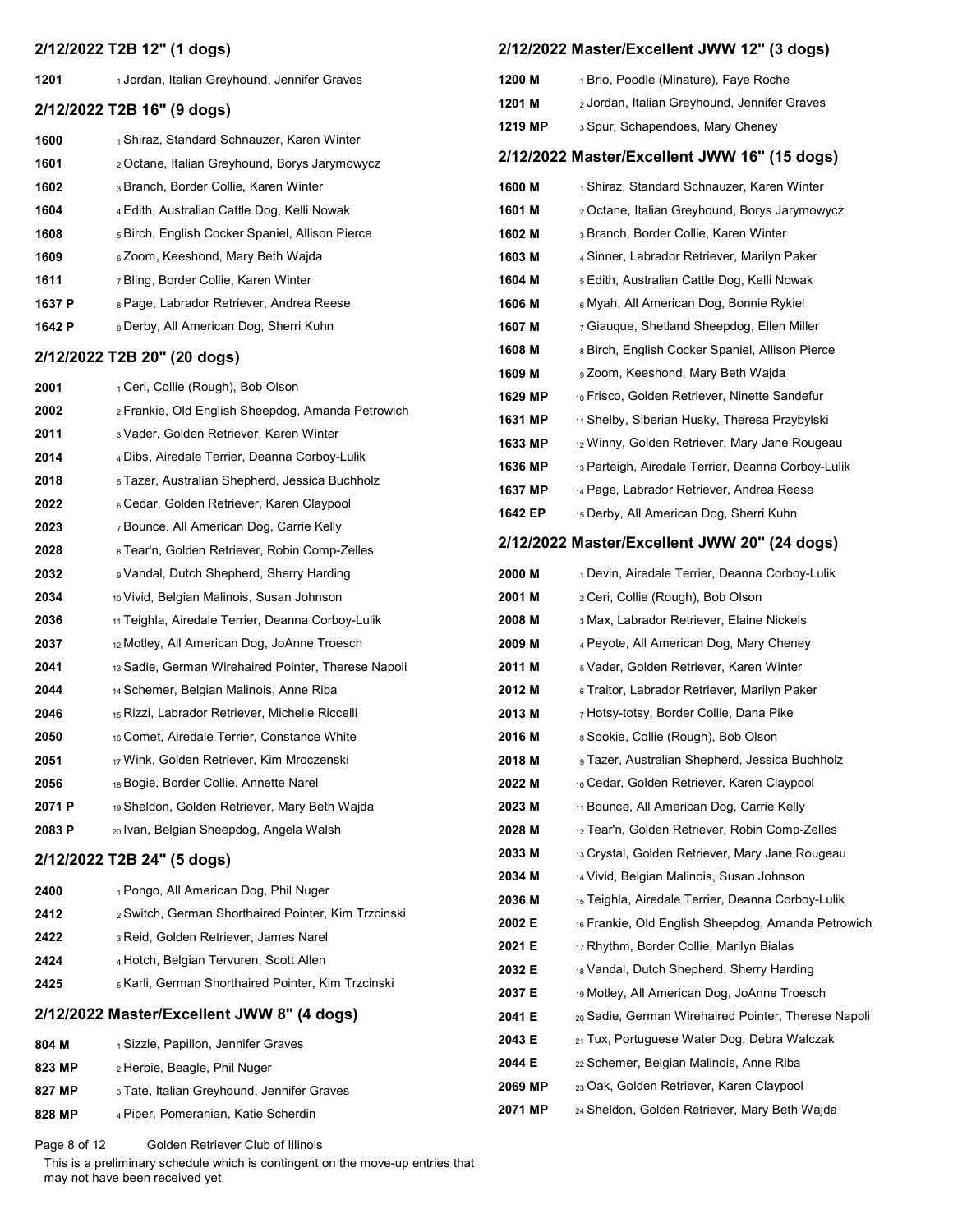### 2/12/2022 Master/Excellent JWW 24" (7 dogs)

- 2400 M 1 Pongo, All American Dog, Phil Nuger
- 2401 M 2 Lennon, Belgian Tervuren, Dianne Allen
- 2403 M <sub>3</sub> Turbo, Golden Retriever, James Narel
- 2404 M 4 Yukon, Flat Coated Retriever, Annette Narel
- 2406 M 5 Savvy, Belgian Tervuren, Scott Allen
- 2407 M 6 Vader, Golden Retriever, Nicholas Narel
- 2408 M 7 Brew, Golden Retriever, Lynn McMaster

### 2/12/2022 Open JWW 20" (4 dogs)

- 2014 1 Dibs, Airedale Terrier, Deanna Corboy-Lulik
- 2050 <sup>2</sup> Comet, Airedale Terrier, Constance White
- 2051 <sup>3</sup> Wink, Golden Retriever, Kim Mroczenski
- 2053 <sup>4</sup> Sophie, Golden Retriever, Christopher Jarman

## 2/12/2022 Open JWW 24" (4 dogs)

- 2412 1 Switch, German Shorthaired Pointer, Kim Trzcinski
- 2413 <sup>2</sup> Mystery, Belgian Malinois, Dina Ledger
- 2418 3 Marshall, Belgian Tervuren, Barbara Turek
- 2422 4 Reid, Golden Retriever, James Narel

### 2/12/2022 Novice JWW 20" (5 dogs)

- 2046 B 1 Rizzi, Labrador Retriever, Michelle Riccelli
- 2054 B 2 Missy, Boxer, Lynn McMaster
- 2056 B 3 Bogie, Border Collie, Annette Narel
- 2061 B 4 Samson, Border Collie, Sara Taylor
- 2082 P 5 Lainie, English Setter, Kathy Osmus

### 2/12/2022 Novice JWW 24" (3 dogs)

- 2417 B 1 Flic, Belgian Sheepdog, Susan Spinhirne
- 2423 B 2 Hiccup, Belgian Sheepdog, Scott Allen
- 2425 B 3 Karli, German Shorthaired Pointer, Kim Trzcinski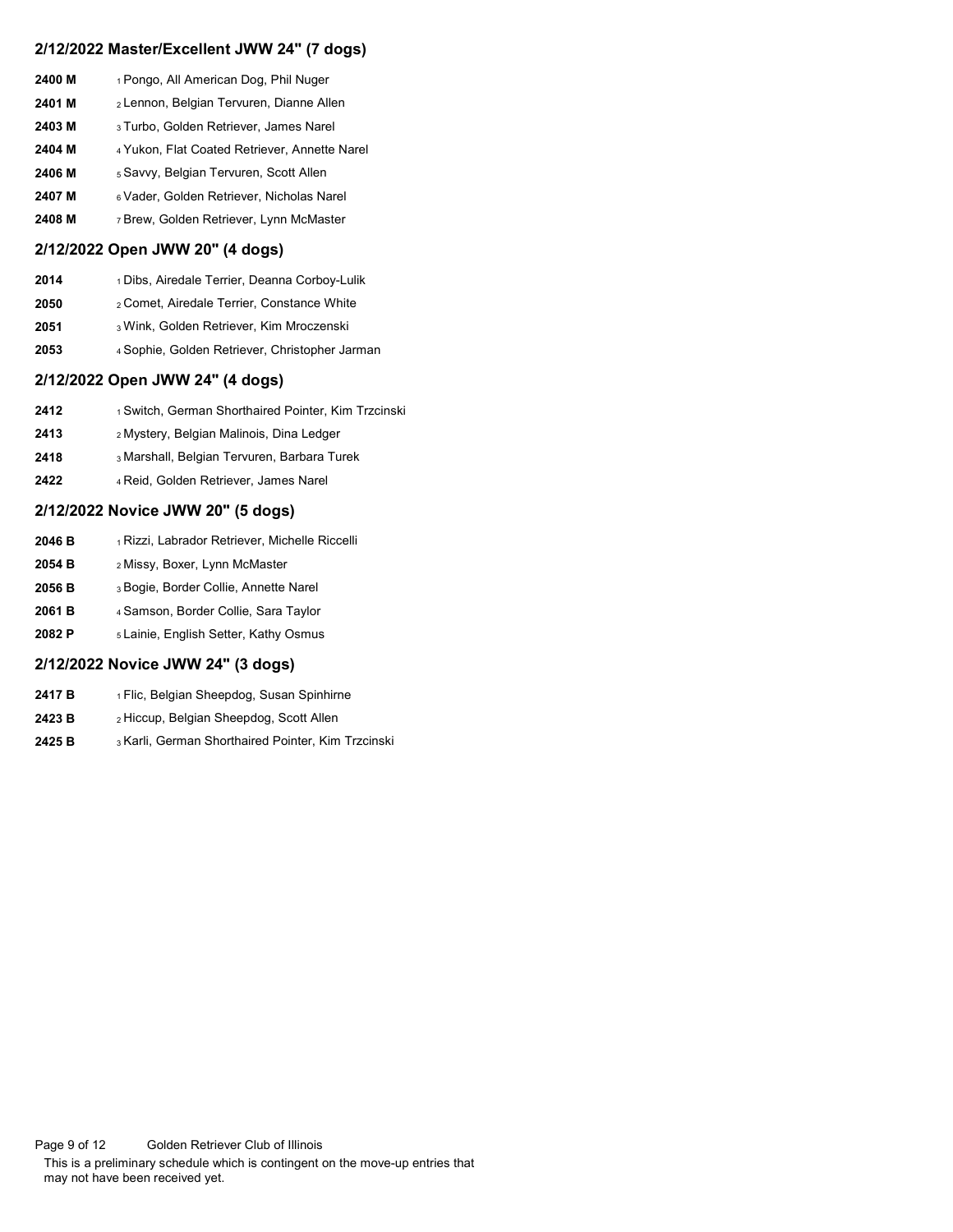|                  | 2/13/2022 Premier Std 16" (1 dogs)                                               |         | 2/13/2022 Master/Excellent Std 20" (cont)                    |
|------------------|----------------------------------------------------------------------------------|---------|--------------------------------------------------------------|
| 1604             | 1 Edith, Australian Cattle Dog, Kelli Nowak                                      | 2022 M  | 12 Cedar, Golden Retriever, Karen Claypool                   |
|                  | 2/13/2022 Premier Std 20" (7 dogs)                                               | 2026 M  | 13 Stewie, Golden Retriever, Beth Watkins                    |
|                  |                                                                                  | 2027 M  | 14 Brazen, Belgian Tervuren, Roberta Whitesides              |
| 2007             | 1 Pete, Border Collie, Janet Wood                                                | 2028 M  | 15 Tear'n, Golden Retriever, Robin Comp-Zelles               |
| 2009             | 2 Peyote, All American Dog, Mary Cheney                                          | 2029 M  | 16 Andiamo, Australian Shepherd, Douglas Freymann            |
| 2018             | 3 Tazer, Australian Shepherd, Jessica Buchholz                                   | 2031 M  | 17 Yeti, Border Collie, Tamara Fanter                        |
| 2022             | 4 Cedar, Golden Retriever, Karen Claypool                                        | 2032 M  | 18 Vandal, Dutch Shepherd, Sherry Harding                    |
| 2028             | 5 Tear'n, Golden Retriever, Robin Comp-Zelles                                    | 2037 M  | 19 Motley, All American Dog, JoAnne Troesch                  |
| 2029             | 6 Andiamo, Australian Shepherd, Douglas Freymann                                 | 2001 E  | 20 Ceri, Collie (Rough), Bob Olson                           |
| 2051             | 7 Wink, Golden Retriever, Kim Mroczenski                                         | 2033 E  | 21 Crystal, Golden Retriever, Mary Jane Rougeau              |
|                  | 2/13/2022 Premier Std 24" (1 dogs)                                               | 2036 E  | <sub>22</sub> Teighla, Airedale Terrier, Deanna Corboy-Lulik |
| 2401             | 1 Lennon, Belgian Tervuren, Dianne Allen                                         | 2041 E  | 23 Sadie, German Wirehaired Pointer, Therese Napoli          |
|                  |                                                                                  | 2042 E  | 24 Brecon, Border Collie, Beth Watkins                       |
|                  | 2/13/2022 Master/Excellent Std 8" (2 dogs)                                       | 2044 E  | 25 Schemer, Belgian Malinois, Anne Riba                      |
| 802 M            | 1 Coba, Welsh Corgi (Pembroke), Jessica Wedow                                    | 2051 E  | 26 Wink, Golden Retriever, Kim Mroczenski                    |
| 828 EP           | 2 Piper, Pomeranian, Katie Scherdin                                              | 2068 MP | 27 Brinkley, Bernese Mountain Dog, Ruth Ann Van Noort        |
|                  | 2/13/2022 Master/Excellent Std 12" (3 dogs)                                      | 2069 MP | 28 Oak, Golden Retriever, Karen Claypool                     |
|                  |                                                                                  | 2071 MP | 29 Sheldon, Golden Retriever, Mary Beth Wajda                |
| 1200 M<br>1202 M | 1 Brio, Poodle (Minature), Faye Roche<br>2 Math, Shetland Sheepdog, Ellen Miller |         | 2/13/2022 Master/Excellent Std 24" (7 dogs)                  |
| 1219 MP          | 3 Spur, Schapendoes, Mary Cheney                                                 |         |                                                              |
|                  |                                                                                  | 2401 M  | 1 Lennon, Belgian Tervuren, Dianne Allen                     |
|                  | 2/13/2022 Master/Excellent Std 16" (11 dogs)                                     | 2403 M  | 2 Turbo, Golden Retriever, James Narel                       |
| 1600 M           | 1 Shiraz, Standard Schnauzer, Karen Winter                                       | 2404 M  | 3 Yukon, Flat Coated Retriever, Annette Narel                |
| 1602 M           | 2 Branch, Border Collie, Karen Winter                                            | 2406 M  | 4 Savvy, Belgian Tervuren, Scott Allen                       |
| 1603 M           | 3 Sinner, Labrador Retriever, Marilyn Paker                                      | 2408 M  | 5 Brew, Golden Retriever, Lynn McMaster                      |
| 1604 M           | 4 Edith, Australian Cattle Dog, Kelli Nowak                                      | 2412 E  | 6 Switch, German Shorthaired Pointer, Kim Trzcinski          |
| 1606 M           | 5 Myah, All American Dog, Bonnie Rykiel                                          | 2413 E  | 7 Mystery, Belgian Malinois, Dina Ledger                     |
| 1609 M           | 6 Zoom, Keeshond, Mary Beth Wajda                                                |         | 2/13/2022 Open Std 20" (3 dogs)                              |
| 1628 MP          | <sub>7</sub> Story, Norwegian Elkhound, Chris Mayer                              | 2014    | 1 Dibs, Airedale Terrier, Deanna Corboy-Lulik                |
| 1631 MP          | 8 Shelby, Siberian Husky, Theresa Przybylski                                     | 2054    | 2 Missy, Boxer, Lynn McMaster                                |
| 1633 MP          | 9 Winny, Golden Retriever, Mary Jane Rougeau                                     | 2056    | 3 Bogie, Border Collie, Annette Narel                        |
| 1638 MP          | 10 Renny, Norwegian Elkhound, Chris Mayer                                        |         |                                                              |
| 1642 EP          | 11 Derby, All American Dog, Sherri Kuhn                                          |         | 2/13/2022 Open Std 24" (2 dogs)                              |
|                  | 2/13/2022 Master/Excellent Std 20" (29 dogs)                                     | 2417    | 1 Flic, Belgian Sheepdog, Susan Spinhirne                    |
|                  |                                                                                  | 2422    | 2 Reid, Golden Retriever, James Narel                        |
| 2000 M           | 1 Devin, Airedale Terrier, Deanna Corboy-Lulik                                   |         | 2/13/2022 Novice Std 20" (4 dogs)                            |
| 2006 M           | 2 Wesley, Portuguese Water Dog, Nancy Torosian                                   | 2050 B  | 1 Comet, Airedale Terrier, Constance White                   |
| 2007 M           | 3 Pete, Border Collie, Janet Wood                                                |         |                                                              |
| 2009 M           | 4 Peyote, All American Dog, Mary Cheney                                          | 2060 B  | 2 Mabel, Labrador Retriever, Mary Brogan                     |
| 2011 M           | 5 Vader, Golden Retriever, Karen Winter                                          | 2061 B  | 3 Samson, Border Collie, Sara Taylor                         |
| 2012 M           | 6 Traitor, Labrador Retriever, Marilyn Paker                                     | 2084 P  | 4 Chief, Hovawart, Kim Currier                               |
| 2013 M           | 7 Hotsy-totsy, Border Collie, Dana Pike                                          |         | 2/13/2022 Novice Std 24" (3 dogs)                            |
| 2016 M           | 8 Sookie, Collie (Rough), Bob Olson                                              | 2418 B  | 1 Marshall, Belgian Tervuren, Barbara Turek                  |
| 2017 M           | 9 Mattie, Golden Retriever, Pat McKinney                                         | 2423 B  | 2 Hiccup, Belgian Sheepdog, Scott Allen                      |
|                  | 10 Tazer, Australian Shepherd, Jessica Buchholz                                  | 2425 B  | 3 Karli, German Shorthaired Pointer, Kim Trzcinski           |
| 2018 M           |                                                                                  |         |                                                              |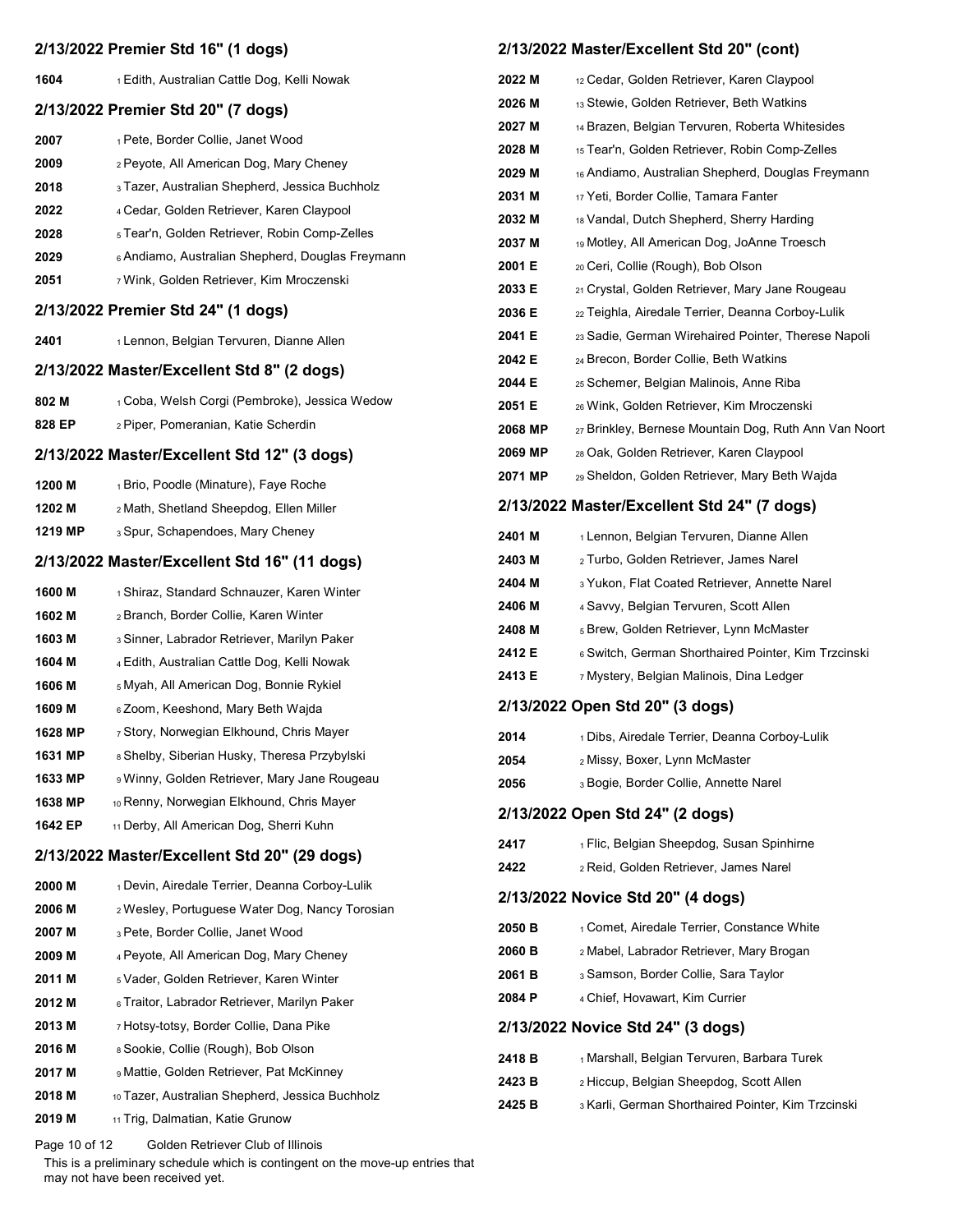|               | 2/13/2022 Premier JWW 16" (1 dogs)                                                                                                                     |         | 2/13/2022 Master/Excellent JWW 20" (cont)                        |
|---------------|--------------------------------------------------------------------------------------------------------------------------------------------------------|---------|------------------------------------------------------------------|
| 1604          | 1 Edith, Australian Cattle Dog, Kelli Nowak                                                                                                            | 2016 M  | 8 Sookie, Collie (Rough), Bob Olson                              |
|               | 2/13/2022 Premier JWW 20" (11 dogs)                                                                                                                    | 2017 M  | 9 Mattie, Golden Retriever, Pat McKinney                         |
|               |                                                                                                                                                        | 2018 M  | 10 Tazer, Australian Shepherd, Jessica Buchholz                  |
| 2007          | 1 Pete, Border Collie, Janet Wood                                                                                                                      | 2019 M  | 11 Trig, Dalmatian, Katie Grunow                                 |
| 2009          | 2 Peyote, All American Dog, Mary Cheney                                                                                                                | 2022 M  | 12 Cedar, Golden Retriever, Karen Claypool                       |
| 2018          | 3 Tazer, Australian Shepherd, Jessica Buchholz                                                                                                         | 2026 M  | 13 Stewie, Golden Retriever, Beth Watkins                        |
| 2022          | 4 Cedar, Golden Retriever, Karen Claypool                                                                                                              | 2027 M  | 14 Brazen, Belgian Tervuren, Roberta Whitesides                  |
| 2028          | 5 Tear'n, Golden Retriever, Robin Comp-Zelles                                                                                                          | 2028 M  | 15 Tear'n, Golden Retriever, Robin Comp-Zelles                   |
| 2029          | 6 Andiamo, Australian Shepherd, Douglas Freymann                                                                                                       | 2029 M  | 16 Andiamo, Australian Shepherd, Douglas Freymann                |
| 2031          | 7 Yeti, Border Collie, Tamara Fanter                                                                                                                   | 2031 M  | 17 Yeti, Border Collie, Tamara Fanter                            |
| 2042          | 8 Brecon, Border Collie, Beth Watkins                                                                                                                  | 2033 M  | 18 Crystal, Golden Retriever, Mary Jane Rougeau                  |
| 2044          | 9 Schemer, Belgian Malinois, Anne Riba                                                                                                                 | 2036 M  | 19 Teighla, Airedale Terrier, Deanna Corboy-Lulik                |
| 2051          | 10 Wink, Golden Retriever, Kim Mroczenski                                                                                                              | 2007 E  | 20 Pete, Border Collie, Janet Wood                               |
| 2068 P        | 11 Brinkley, Bernese Mountain Dog, Ruth Ann Van Noort                                                                                                  | 2032 E  | 21 Vandal, Dutch Shepherd, Sherry Harding                        |
|               | 2/13/2022 Premier JWW 24" (1 dogs)                                                                                                                     | 2037 E  | 22 Motley, All American Dog, JoAnne Troesch                      |
| 2401          | 1 Lennon, Belgian Tervuren, Dianne Allen                                                                                                               | 2041 E  | 23 Sadie, German Wirehaired Pointer, Therese Napoli              |
|               |                                                                                                                                                        | 2042 E  | 24 Brecon, Border Collie, Beth Watkins                           |
|               | 2/13/2022 Master/Excellent JWW 8" (2 dogs)                                                                                                             | 2044 E  | 25 Schemer, Belgian Malinois, Anne Riba                          |
| 802 M         | 1 Coba, Welsh Corgi (Pembroke), Jessica Wedow                                                                                                          | 2068 MP | <sub>26</sub> Brinkley, Bernese Mountain Dog, Ruth Ann Van Noort |
| 828 MP        | 2 Piper, Pomeranian, Katie Scherdin                                                                                                                    | 2069 MP | 27 Oak, Golden Retriever, Karen Claypool                         |
|               | 2/13/2022 Master/Excellent JWW 12" (3 dogs)                                                                                                            | 2071 MP | 28 Sheldon, Golden Retriever, Mary Beth Wajda                    |
| 1200 M        | 1 Brio, Poodle (Minature), Faye Roche                                                                                                                  |         | 2/13/2022 Master/Excellent JWW 24" (5 dogs)                      |
| 1202 M        | 2 Math, Shetland Sheepdog, Ellen Miller                                                                                                                | 2401 M  | 1 Lennon, Belgian Tervuren, Dianne Allen                         |
| 1219 MP       | 3 Spur, Schapendoes, Mary Cheney                                                                                                                       | 2403 M  | 2 Turbo, Golden Retriever, James Narel                           |
|               |                                                                                                                                                        | 2404 M  | 3 Yukon, Flat Coated Retriever, Annette Narel                    |
|               | 2/13/2022 Master/Excellent JWW 16" (11 dogs)                                                                                                           | 2406 M  | 4 Savvy, Belgian Tervuren, Scott Allen                           |
| 1600 M        | <sub>1</sub> Shiraz, Standard Schnauzer, Karen Winter                                                                                                  | 2408 M  | 5 Brew, Golden Retriever, Lynn McMaster                          |
| 1602 M        | 2 Branch, Border Collie, Karen Winter                                                                                                                  |         |                                                                  |
| 1603 M        | 3 Sinner, Labrador Retriever, Marilyn Paker                                                                                                            |         | 2/13/2022 Open JWW 20" (3 dogs)                                  |
| 1604 M        | 4 Edith, Australian Cattle Dog, Kelli Nowak                                                                                                            | 2014    | 1 Dibs, Airedale Terrier, Deanna Corboy-Lulik                    |
| 1606 M        | 5 Myah, All American Dog, Bonnie Rykiel                                                                                                                | 2050    | 2 Comet, Airedale Terrier, Constance White                       |
| 1609 M        | 6 Zoom, Keeshond, Mary Beth Wajda                                                                                                                      | 2051    | 3 Wink, Golden Retriever, Kim Mroczenski                         |
| 1631 MP       | 7 Shelby, Siberian Husky, Theresa Przybylski                                                                                                           |         |                                                                  |
| 1633 MP       | 8 Winny, Golden Retriever, Mary Jane Rougeau                                                                                                           |         | 2/13/2022 Open JWW 24" (4 dogs)                                  |
| 1636 MP       | 9 Parteigh, Airedale Terrier, Deanna Corboy-Lulik                                                                                                      | 2412    | <sub>1</sub> Switch, German Shorthaired Pointer, Kim Trzcinski   |
| 1638 MP       | 10 Renny, Norwegian Elkhound, Chris Mayer                                                                                                              | 2413    | 2 Mystery, Belgian Malinois, Dina Ledger                         |
| 1642 EP       | 11 Derby, All American Dog, Sherri Kuhn                                                                                                                | 2418    | 3 Marshall, Belgian Tervuren, Barbara Turek                      |
|               | 2/13/2022 Master/Excellent JWW 20" (28 dogs)                                                                                                           | 2422    | 4 Reid, Golden Retriever, James Narel                            |
|               |                                                                                                                                                        |         | 2/13/2022 Novice JWW 20" (4 dogs)                                |
| 2000 M        | 1 Devin, Airedale Terrier, Deanna Corboy-Lulik                                                                                                         | 2054 B  |                                                                  |
| 2001 M        | 2 Ceri, Collie (Rough), Bob Olson                                                                                                                      |         | 1 Missy, Boxer, Lynn McMaster                                    |
| 2006 M        | 3 Wesley, Portuguese Water Dog, Nancy Torosian                                                                                                         | 2056 B  | 2 Bogie, Border Collie, Annette Narel                            |
| 2009 M        | 4 Peyote, All American Dog, Mary Cheney                                                                                                                | 2060 B  | 3 Mabel, Labrador Retriever, Mary Brogan                         |
| 2011 M        | 5 Vader, Golden Retriever, Karen Winter                                                                                                                | 2061 B  | 4 Samson, Border Collie, Sara Taylor                             |
| 2012 M        | 6 Traitor, Labrador Retriever, Marilyn Paker                                                                                                           |         |                                                                  |
| 2013 M        | 7 Hotsy-totsy, Border Collie, Dana Pike                                                                                                                |         |                                                                  |
| Page 11 of 12 | Golden Retriever Club of Illinois<br>This is a preliminary schedule which is contingent on the move-up entries that<br>may not have been received yet. |         |                                                                  |